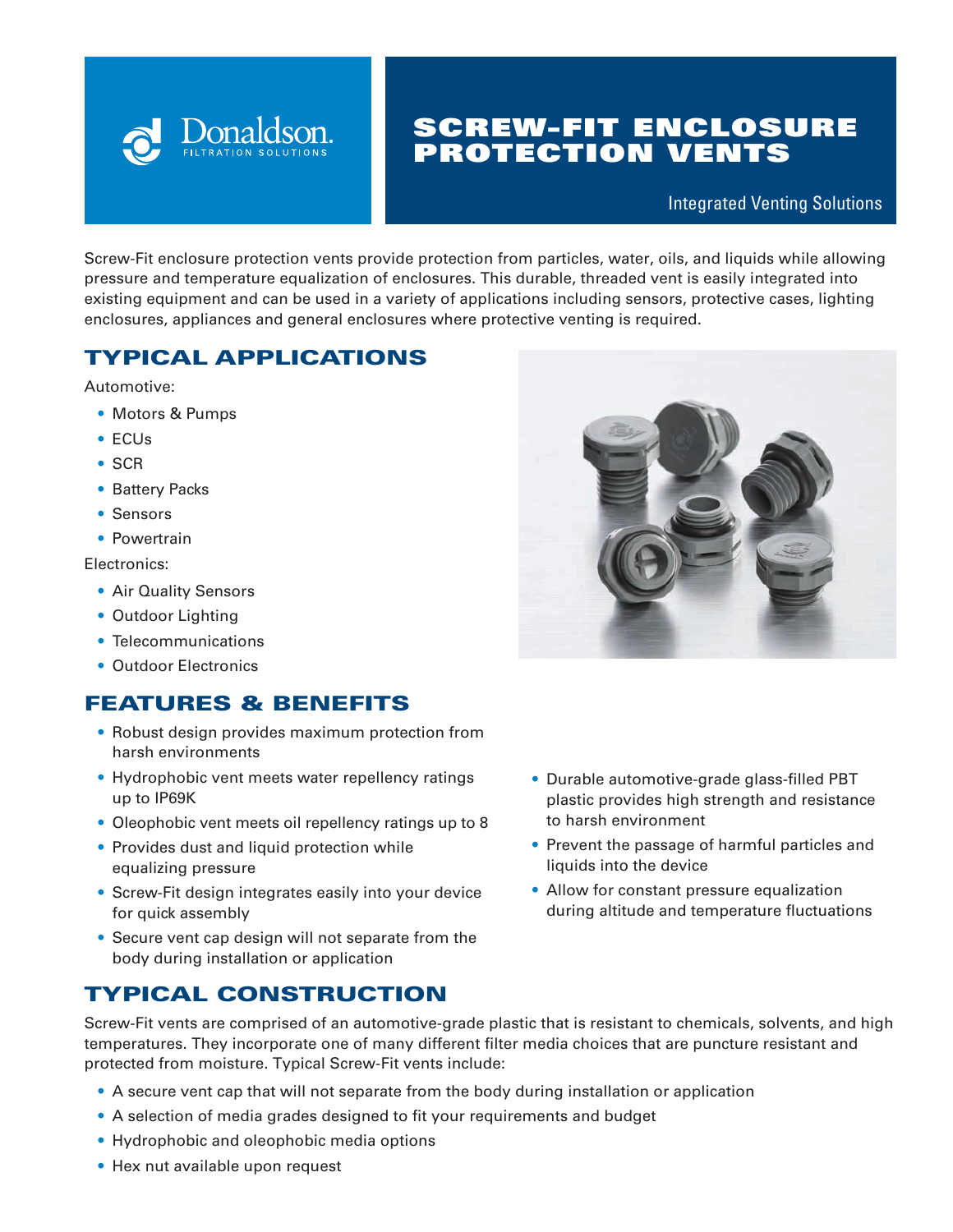#### PRODUCT OFFERINGS

| Part<br><b>Number</b>                   | <b>Plastic</b> | $Color*$      | $0$ -Ring       | <b>Typical</b><br>Airflow<br>(ml/min)<br>@ 70 mbar | <b>Minimum Water</b><br><b>Entry Pressure</b><br>(mbar@45 sec) | IP Rating**  |              |              |              | <b>Oleophobic</b> | <b>Water Vapor</b><br><b>Transmission</b> |
|-----------------------------------------|----------------|---------------|-----------------|----------------------------------------------------|----------------------------------------------------------------|--------------|--------------|--------------|--------------|-------------------|-------------------------------------------|
|                                         |                |               |                 |                                                    |                                                                | 66           | 67           | 68           | <b>69K</b>   |                   | (grams/hr x m <sup>2</sup> )              |
| P514772                                 | <b>Nylon</b>   | Gray          | <b>Silicone</b> | 700                                                | 500                                                            | X            | $\mathsf{X}$ | X            | $\mathsf{X}$ | Yes               | 40                                        |
| P515690                                 | <b>Nylon</b>   | Gray          | <b>Silicone</b> | 400                                                | 500                                                            | $\mathsf{X}$ | X            | $\mathsf{X}$ | $\mathsf{X}$ | Yes               | 40                                        |
| P515678                                 | <b>Nylon</b>   | Light<br>Gray | <b>Silicone</b> | 2200                                               | 200                                                            | X.           | $\mathsf{X}$ | X            |              | Yes               | 40                                        |
| P516029                                 | <b>Nylon</b>   | Gray          | <b>Silicone</b> | 1700                                               | 200                                                            | $\mathsf{X}$ | $\sf X$      | X            |              | Yes               | 40                                        |
| P516960<br><b>Hex Nut</b><br>(Optional) | <b>Nylon</b>   | <b>Black</b>  | N/A             | N/A                                                |                                                                |              |              |              |              | N/A               | N/A                                       |

\*Standard color is gray. Other colors are available upon request.

\*\*IP68 tests resistance to 2 meters of water for 60 minutes.

## SPECIFICATIONS

| <b>Description</b><br>(See diagram)                         | <b>Screw-Fit Vent</b><br>P514772, P515690, P515678, P516029 |  |  |  |  |  |  |
|-------------------------------------------------------------|-------------------------------------------------------------|--|--|--|--|--|--|
| A                                                           | M12x1.5                                                     |  |  |  |  |  |  |
| B                                                           | $10 \text{ mm}$                                             |  |  |  |  |  |  |
| C                                                           | $16 \text{ mm}$                                             |  |  |  |  |  |  |
| Chamfer Specifications for O-Ring Seal (when using hex nut) |                                                             |  |  |  |  |  |  |
| D                                                           | Wall Thickness $>$ 3 mm $14.3 \pm 0.2$                      |  |  |  |  |  |  |
|                                                             | Wall Thickness < 3 mm (Ask for guidance)                    |  |  |  |  |  |  |
| <b>Through Hole Installation (Bulkhead Mounting)</b>        |                                                             |  |  |  |  |  |  |
| Through Hole $(\pm 0.2$ mm)                                 | 12.2                                                        |  |  |  |  |  |  |
| <b>Hex Nut Part Number</b>                                  | 516960                                                      |  |  |  |  |  |  |
| <b>Torque Specification</b>                                 |                                                             |  |  |  |  |  |  |
| $0.6 - 1.0$ Nm $(5 - 10$ in-lb)                             |                                                             |  |  |  |  |  |  |





## RECOMMENDED INTERNAL THREADS